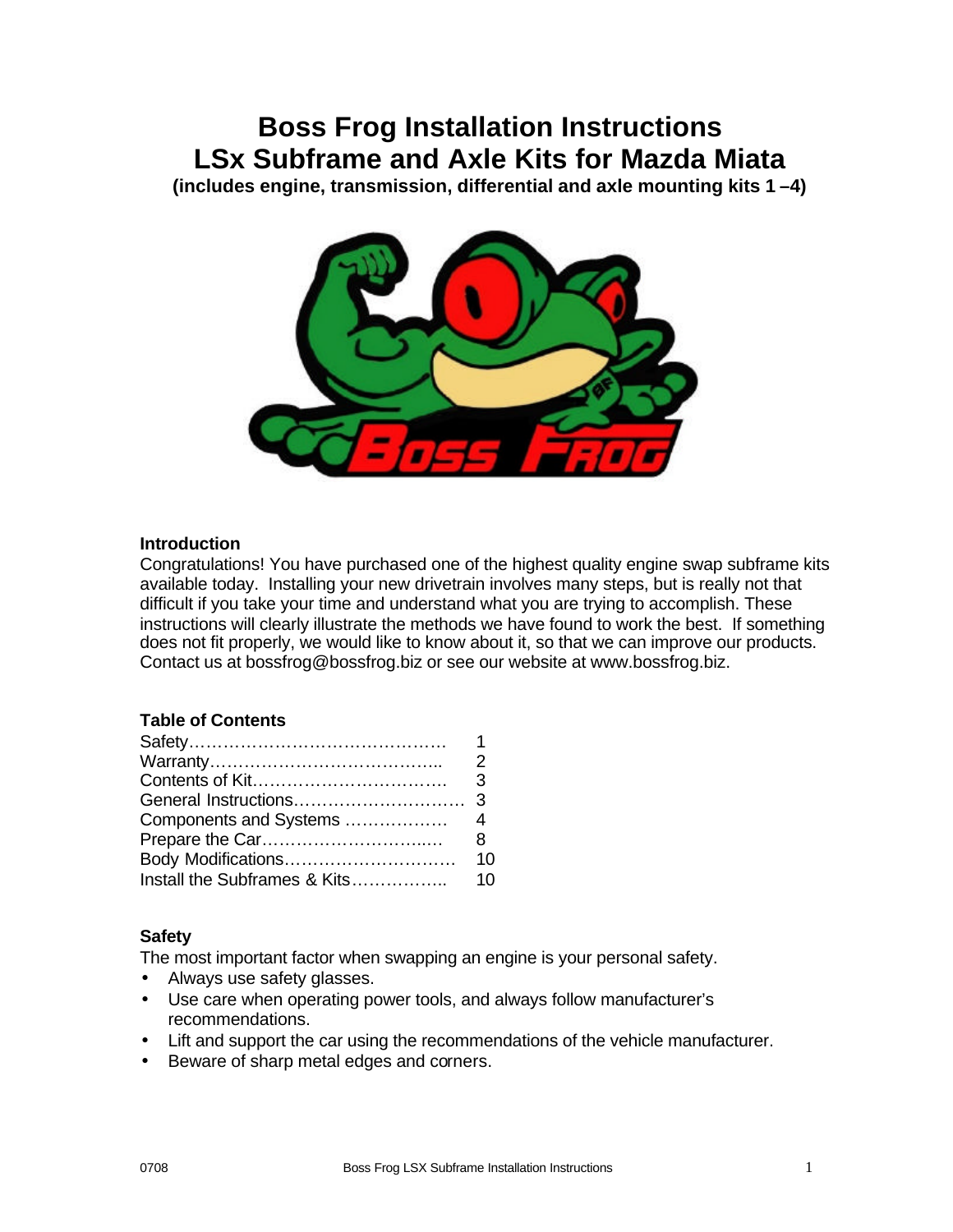# **Boss Frog Warranty**

### **A. Standard Boss Frog Warranty**

**Boss Frog Inc. (Boss Frog) warrants, in accordance with the provisions below, to the original purchaser for the period of 30 days from the date of delivery of a Boss Frog product, that the product is free from defects in material or workmanship. Boss Frog's obligation under this warranty is to repair or replace, at Boss Frog's election, without charge and at Boss Frog's place of business, any part or parts of the product which, in the judgment of Boss Frog, prove to be defective.**

**THIS WARRANTY AND BOSS FROG'S OBLIGATION HEREUNDER IS IN LIEU OF ALL OTHER WARRANTIES, EXPRESSED OR IMPLIED, INCLUDING, WITHOUT LIMITATION, THE IMPLIED WARRANTY OF MERCHANTABILITY OR IMPLIED WARRANTY OF FITNESS FOR PARTICULAR PURPOSE, and all other obligations or liabilities of Boss Frog for incidental and consequential damages resulting from the design, manufacture, sale or use of the equipment. No person is authorized to make any warranty or assume for Boss Frog any liability not strictly in accordance with this warranty.** 

#### **B. Purchased Product Warranty**

This warranty does not apply to component parts not manufactured by Boss Frog, except to the extent of their individual manufacturer's guarantees.

### **C. Warranty Limitations and Exclusions**

This warranty shall not apply to any product which, in the judgment of Boss Frog, has been altered or tampered with in any way, or has been subjected to misuse, neglect or accident. This warranty applies only to the original purchaser and may not be assigned without the express written consent of Boss Frog, Inc.

#### **D. Product Changes and Improvement**

Boss Frog is continually striving to improve its products, and therefore reserves the right to make improvements or changes when it becomes practical and possible to do so, without incurring any obligations to make changes or additions to the products sold previously.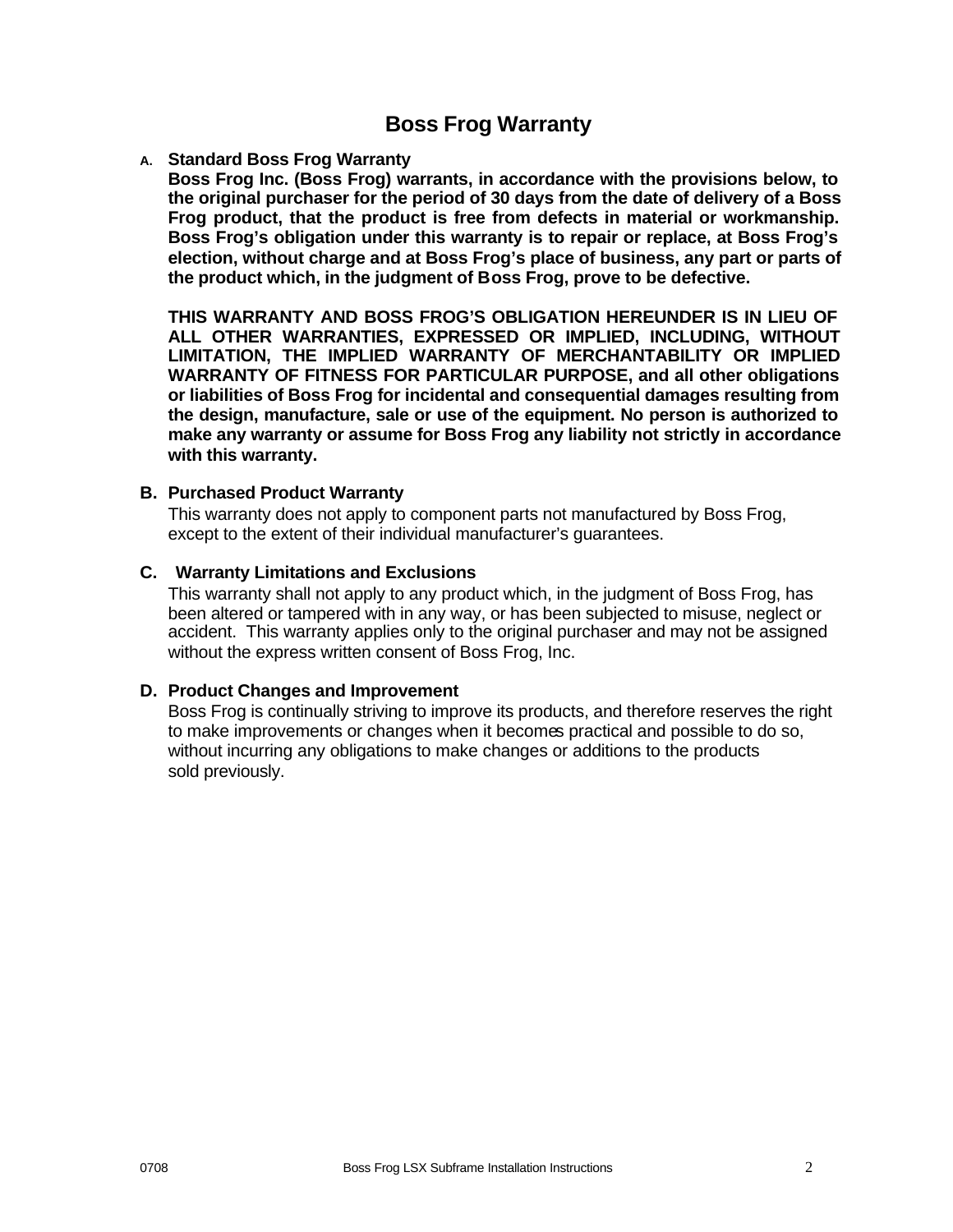#### **Kit Contents –**

- 1. Engine Subframe
	- Engine Subframe
	- Engine mounts & block adapters (2 ea)
	- Extended Steering Joint
	- Sway Bar mounts (4)
	- **Hardware**
- 2. Transmission Subframe
	- Transmission Crossmember
	- Transmission mount
	- Frame Reinforcement Channels (2)
	- Hardware
- 3. Differential Subframe
	- Lower Plate
	- Rear Plate
	- Front bushings (2)
	- Rear bushings (2)
	- Differential brace bars & backers (2 ea)
	- Differential mount tabs (4 -NA only)
	- **Hardware**
- 4. Axle Kit
	- Complete axle assembly, custom (2)
	- Spacer washer (2 or 4)
	- Wheel bearings (2)
	- Wheel hubs, custom (2)

#### **Other things you will need to source (see below for descriptions):**

- LSx Engine
- Bellhousing for LSx to T56 Transmission
- T56 Transmission
- Ford 8.8 IRS Differential (center section)

#### **Guide to the installation and instructions:**

An engine swap is a big project that will involve a great deal of work and patience. We have tried to outline the major steps to make your install go smoothly, but there be hundreds of minor details and questions during the install.

While we will help to answer these questions, you should also try using some of the online resources available to you. If you have not already done so, register with both LS1TECH.COM and MIATA.NET and start getting involved in the engine swap forums. These folks can answer your questions better and more completely that we can, because there is simply more combined knowledge out there.

It is probably easier to find the various drivetrain pieces separately from junkyards or on e-bay, but a few words of wisdom: try to purchase the engine/bellhousing/transmission all together, or find a wrecked Camaro or Firebird with the engine/transmission combination you want, and buy the whole thing. When you buy the engine and transmission separately, you will probably end up having to buy various parts and fasteners, which will take a lot of time and cost a lot of money.

Some kit vendors will tell you that this swap can be done in a "long weekend" if you have all the parts – this is simply a load of horse pucky. Take a deep breath – this will be marathon, not a sprint. Take one issue at a time, and don't be too concerned that you don't know all the answers upfront.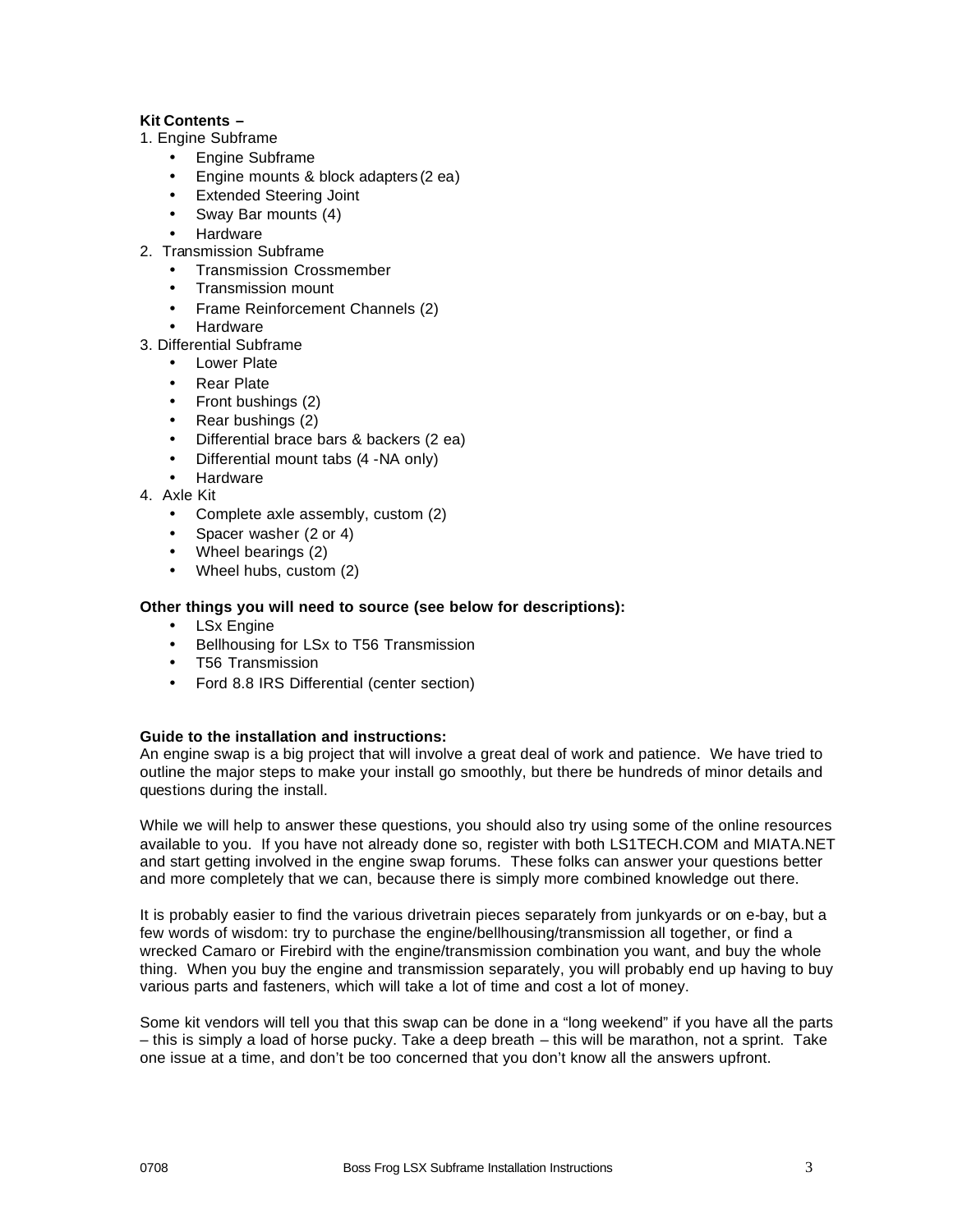# **Components and Systems – General Information: Engine**

- 1. Our engine of choice is the GM LSx series, which have aluminum blocks, and weigh only slightly more than a stock 1.6/1.8 liter engine. Other kits use a Ford 5.0 liter engine, which is also a good choice, but smaller displacement and heavier. To us, as long as you are going to all the work of a swap, why not get the biggest displacement and horsepower available while retaining the original balance of the Miata? The 3<sup>rd</sup> generation LS1 is a 5.7 liter engine that was used on '98-'02 Camaros and Firebirds, '04 GTO's and '97-'04 Corvettes, and is available for reasonable prices. The LS2 is a 6.0 liter engine used on 2005+ cars, so it is a little more pricey.
- 2. Water Pump we use a '99 Corvette water pump because it is thinner, saving valuable space in front of the engine. A matching 'vette balancer will also help keep it short. The Camaro/Firebird components can also be used, but you may have more trouble fitting the radiator and hoses in.
- 3. Power Steering can be hooked up to the engine if desired, but many people abandon it. Parallel parking will require a little more finesse, but the road feel is fantastic and most people that try manual steering won't switch back to power. The fit of the steering rack to the oilpan is tight, and the stock hardlines will not fit without modification. Boss Frog has a plumbing kit to make the rack fit, and either the Mazda or GM power steering pumps can then be used to power it. Additional information on de-powering the rack and hooking up PS systems is available on the Miata.net.
- 4. Air Conditioning we usually recommend abandoning the air conditioning system too because of the limited radiator space. However, if AC is desired it can be hooked up using either stock or aftermarket coolers. See the forums for more information.
- 5. ECM If you have an ECM (computer) with your LSX engine, it will need to be reprogrammed before you are done. If you don't have one, you can buy one off e-bay or a variety of vendors.

# **Transmission**

1. We use a T56 transmission for our swaps. You can buy these used, or get a rebuilt one from several vendors. One word of caution – if you buy a rebuilt transmission without supplying a core, you will not receive any of the various plug-in parts. There is a reverse lockout, skip shift, backup light, and a few other plugs and solenoids that you will need to buy separately, as they will not come with the transmission.

# **Differential**

1. Center Section - There are several different types of IRS (Independent Rear Suspension) differentials that are commonly used in Miata V8 swaps. We looked seriously at the Getrag differential used in Cadillac CTS and CTS-V vehicles. The bottom line is that these transmissions were designed for 3.6 liter engines, and they have had a lot of problems with seals, pre-load, and wheel hop which has resulted in recalls and thousands of angry customers – no thanks. There are also Jaguar and Toyota IRS units that would probably work, but are more difficult to find. Ford makes both 7.5" and an 8.8" IRS centers that have been used for decades. The larger 8.8 is heavier built, more common, and has tons of gear and traction options, so is the differential we recommend. The easiest way to find an IRS center section is from a 1986-97 Cougar, Lincoln Mark series and/or Thunderbird. There are several different rear covers available, but we use the one with a small vertical tab with two horizontal holes on the back. The nose of the differential should have two vertical holes, one on each side of the input.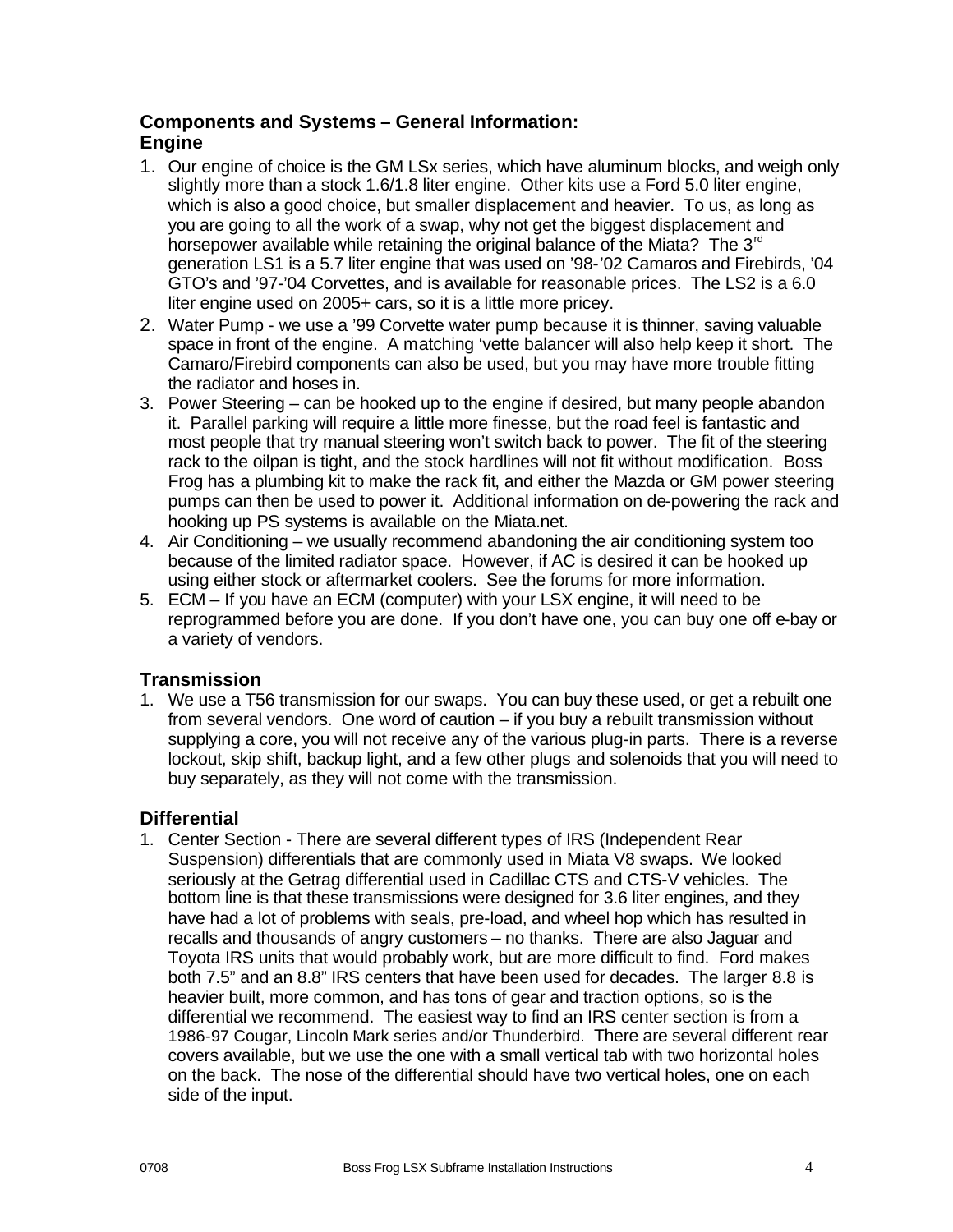- 2. Gears there is a great debate on which rear end gears to use. Our opinion is that for a Miata V8, you will have more power that you will be able to easily transfer to the street. We consider highway cruising speed as a determining factor in picking the rear end gears. In a T56 6-speed, the top two gears are both overdrives, and  $6<sup>th</sup>$  gear is a .5:1 ratio. There are lots of gear ratio calculators available on the internet. If you input a common Miata tire diameter and the various rear end gears, this is what you get in  $6<sup>th</sup>$ gear:
	- 3.42 gear = 1788 RPM @ 70 MPH

3.73 gear = 1955 RPM @ 70 MPH

4.10 gear = 2143 RPM @ 70 MPH

The gear choice depends on how you plan to use the car. If it is a weekend racer, you may want the 4.10 gears. If you will drive a lot on the highway, a 3.73 gear might be a better choice. If you want better fuel economy, you shouldn't be doing this swap. For drag racing, our mule car (Zelda) has 3.73 gears and can do 110MPH in  $5<sup>th</sup>$  gear (12.4 quarter mile with street tires).

3. Traction Control – there are several different manufacturers and styles of traction locks and limited slip, which can be debated to infinity. For a straight-line car, a Detroit Locker is hard to beat, but it is noisy and grabby for street driving. We prefer the Detroit True-Trac posi because it is a helical gear limited slip setup without any clutches. Be sure to order the one for a 28 tooth spline - #912A562 (not the 31 spline for straight axles).

# **Axles**

- 1. Halfshafts there is also a great debate over the best setup for the CV axles. Some vendors use the stock Miata outer CV and either a Ford or Cadillac inner CV. There is no doubt that the Miata outer CV was never intended to transmit the 300+ horsepower that your V8 will supply, so we have elected not to use it in our kits. Instead, we offer several axle choices.
- All Boss Frog axles kits include a pair of custom length axle assemblies with CV's remanufactured to factory specs, new wheel bearings, new OE rear wheel hubs broached for the larger Ford outer CV's, and hub spacer washers.
- The Stage 1 kit includes custom-made 4340 half axles (7.5 series), with Ford 7.5 inner and outer CV's.
- The Stage 2 kit includes custom-made 4340 half axles (8.8 series), with Ford 8.8 inner and outer CV's
- The Stage 3 kit includes same as Stage 2 except with a 4340 outer CV housing and hub spline.

### **Brakes**

1. Of all the systems, the brakes stay pretty much stock. Of course, we recommend that you change to a big brake kit (Goodwin racing, others) but it is not a requirement. The brake lines run right next to the tunnel, so you may choose to re-route them after the engine and trans is installed. Remember that you will need to reroute a vacuum line from the back of the LSx to the Miata's brake booster.

# **Clutch**

1. The clutch selection is a raging issue on the forums, so the choice is yours. Will a stock clutch hold up? Maybe, it depends how you treat it. Our feeling is that as long as you have it apart, just put a new one in. Read the forums and decide for yourself on the brand and size you need. We used an LS7 clutch in Zelda.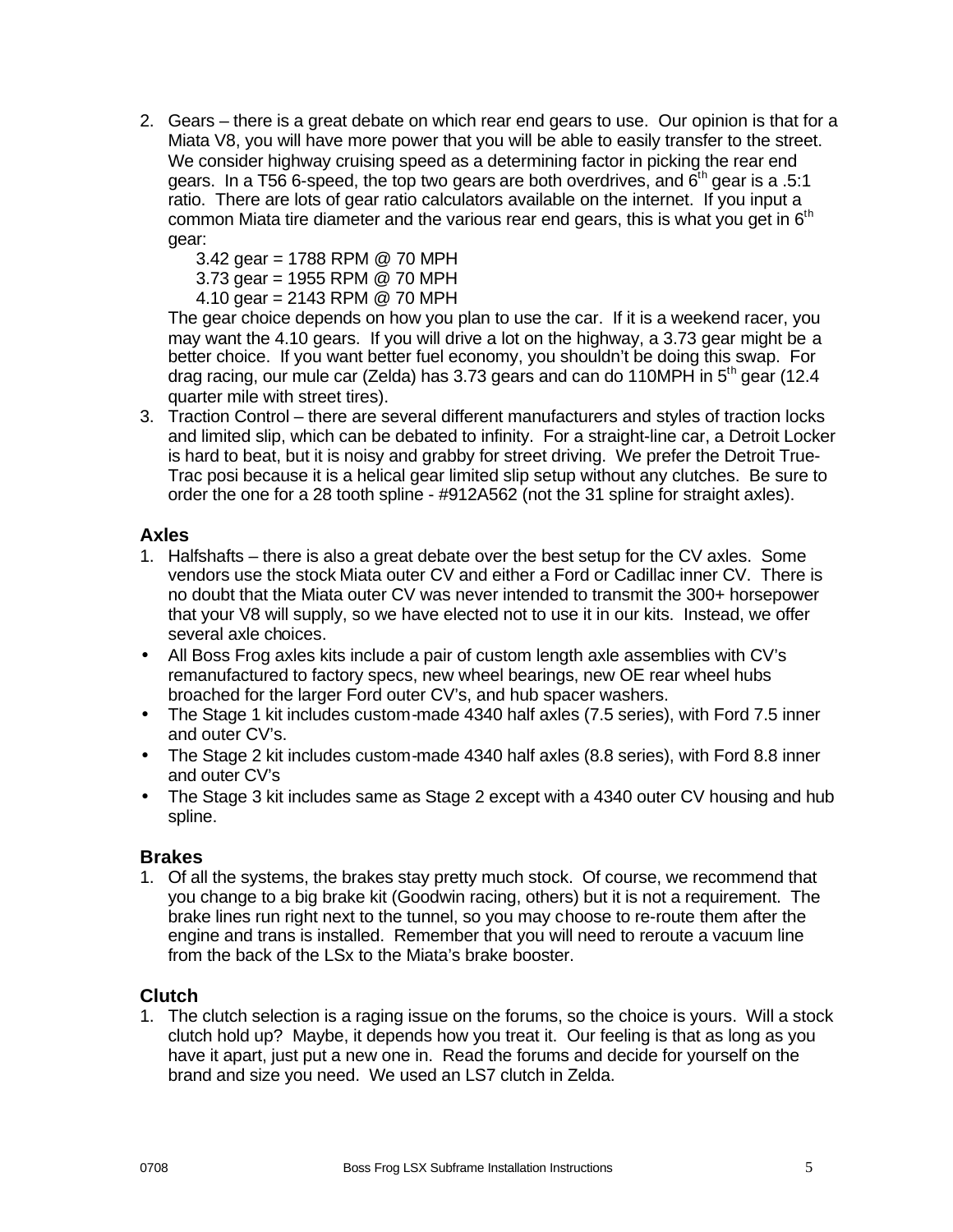# **Clutch Hydraulics**

- 1. Master Cylinder the Miata clutch master cylinder is not big enough to handle the T56 transmission clutch. We recommend purchasing a new .75" bore cylinder such as a Wilwood 3<sup>4</sup> Universal. Neither the pushrod or mounting base will directly fit up to the Miata system, so it must either be modified, or you can purchase a modified cylinder and mounting adapter from us.
- 2. A slave cylinder is mounted behind the clutch and inside the bell housing. GM in its infinite wisdom created a cross-pin fitting and quick disconnect adapter to couple the clutch hydraulics to the slave, but there is no parts available for the quick disconnect. The best option is to abandon the quick disconnect and purchase an adapter to get from the cross-pin to a –3AN or –4AN fitting.

# **Fuel**

- 1. Pump The Miata fuel system is not big enough to handle the LSX engine, so everything changes. The fuel pump we use is a Walbro 255 which is specified for the NA but also works on the NB. The first thing to do is remove the existing fuel pump from the tank. You can see that the new pump is very close to the same size, but you may need to cut a little off the hard line to make it fit. The instructions that come with the new pump are pretty complete – just follow their instructions.
- 2. Filter/Regulator also needs to be changed because the LSX runs at a higher pressure. Buy a fuel filter/regulator from a '99 corvette, and mount it generally in the same place as the stock filter. There is a 3/8" male inlet and a slightly smaller male return line on one end, and a 3/8" female outlet on the other end.
- 3. Plumbing some people run 3/8" hose barbs with flexible hose the full length of the car. We prefer a combination of 3/8" hard (brake) lines and flexible lines. We run two 3/8" SS braided hoses from the fuel pump to the inlet side of the filter – the center fuel pump line goes to the larger inlet line. You can use either Russell type fittings or hose barbs with clamps. The filter outlet requires a special fitting if you want to adapt to a hard line. We used 3/8" brake line to go toward the front of the car along the frame rail. Then we adapted back to flexible lines at the engine, using EFI fittings to attach to the fuel rail.

# **Steering**

- 1. In order for the steering cylinder to clear the oil pan and still have adequate ground clearance, it is necessary to extend the steering shaft slightly. We do this extension at the lower steering knuckle. In our opinion, the small change in the steering cylinder location will not effect steering or handling, and is well worth not having to remove the dashboard and hack up the tunnel.
- 2. If you want power steering (we recommend de-powering it), the stock hard lines will not fit around the oilpan. You can either modify the existing hardlines, make new hardlines, or use metric adapters and flexible lines. Boss Frog offers all the adapters and stainless hoses in a single kit to make the steering rack fit.

# **Exhaust**

1. There is not much room for headers and exhaust in this tiny engine bay, especially near the steering shaft and starter, so the headers need to be customized. We have custom headers to fit the available space, and these can either be purchased from us or you can make them yourself. The space where the exhaust passes through the differential mount is also tight. Depending on the size and type of exhaust tubing, you may need to flatten the tubing somewhat to fit under the rear axles. The exhaust system is usually best done at a custom exhaust shop.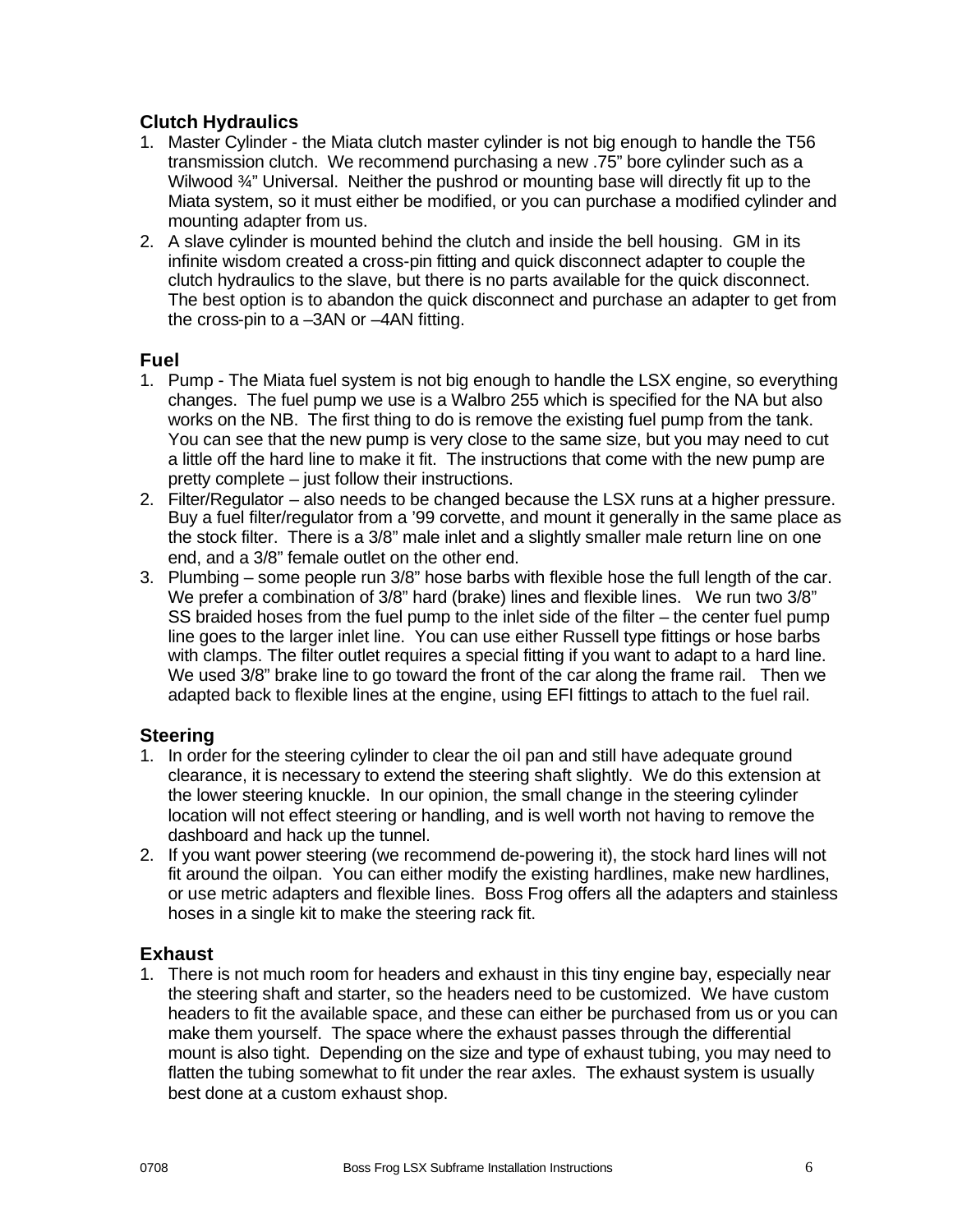# **Cooling**

1. The stock radiator will not be adequate for the new engine. A bigger (35 - 37mm) radiator made for the Miata will have the lower hose outlet on the driver's side, where the LSX hooks both ends on the passenger side. We re-mount the larger radiator forward of the stock location, and route the lower inlet back to the passenger side with hard or flexible hose.

# **Driveshaft**

1. You will need to get a driveline modified or made to connect the transmission and the differential. The donor cars mostly used 1310 series drivelines, which can easily be shortened by a driveline shop. We recommend upgrading to a larger 1330 series, and can supply these in our driveline kits.

# **Wiring**

- 1. Harness you will need to find or buy a harness. They can be purchased on e-bay used, or there are many vendors who make new harnesses.
- **2.** Wiring the LS1 harness is fairly self-contained. Basically you will need to hook the orange wires to constant 12V power, and the pink wires to switched ignition power. There are another dozen wires that need to be hooked up to instruments, fans, etc, but with the help of various LS1 forums it can be done.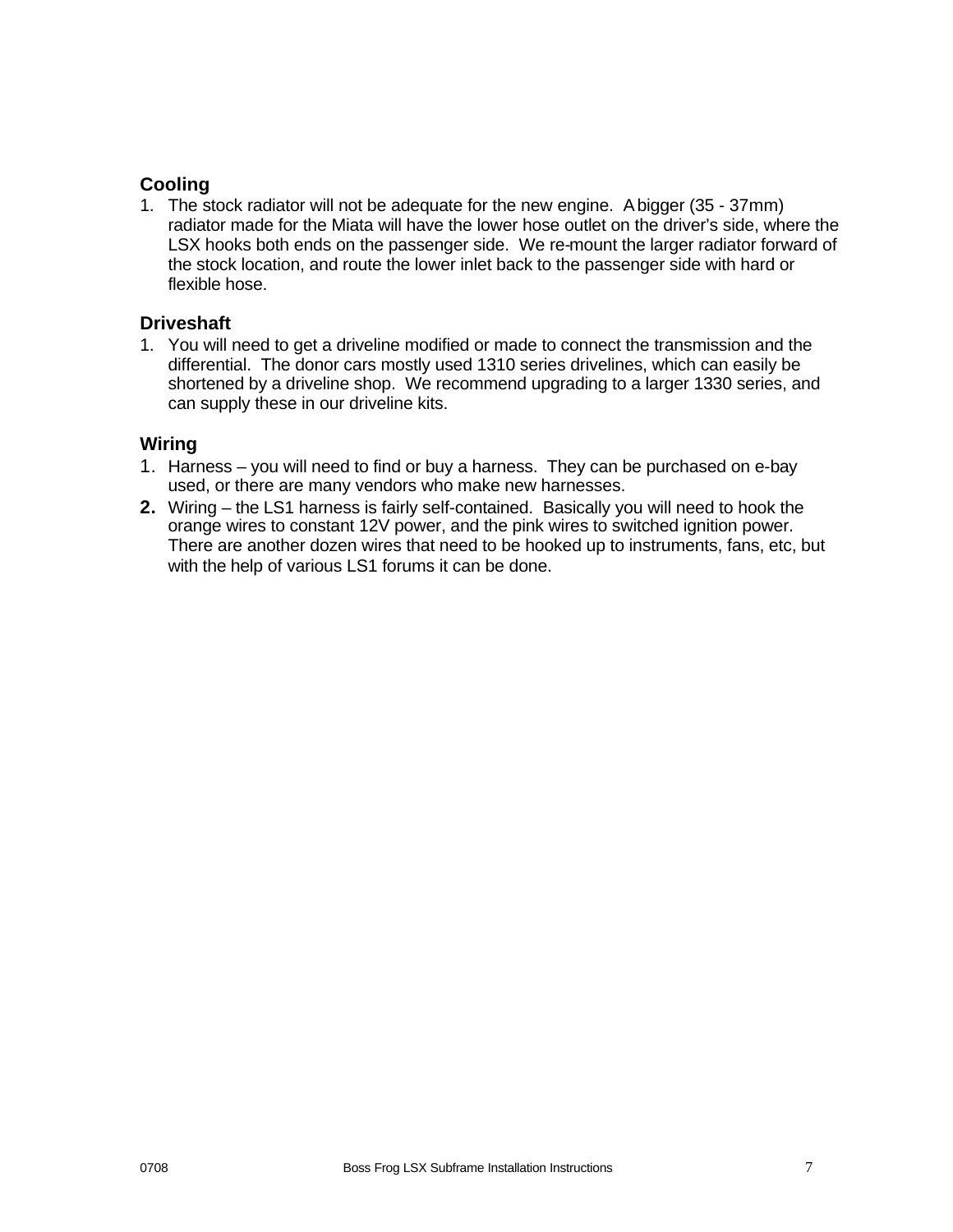# **Preparation for the Project**

- 1. Prepare an area that you will be able to use for the duration of the project.
- 2. If you don't have a good set of tall jackstands, go borrow or buy some.
- 3. Gather up some pans, buckets, and oil dry there is going to be some fluid loss.
- 4. Buy a couple boxes of plastic freezer bags and some markers.
- 5. Grab a table to set parts on as you remove them from the car.

### **Disassemble the Car**

- 1. Before starting, crack the wheel bolts and both rear wheel nuts loose.
- 2. Jack up the car and get it on jackstands.
- 3. Our preference is to remove the front fenders and bumper, to avoid possible damage. You will probably want to install some Frog Arms before you close it up anyway.
- 4. Start disconnecting and removing parts, starting at the front and working toward the rear. Group fasteners and fittings and bag them together.
- 5. The engine and transmission can be removed together as a unit from the top (or bottom) – it will make it easier to resell as a complete pullout.
- 6. The exhaust can also be removed.
- 7. Label all wires and hoses as you disconnect them – it will make it much easier.
- 8. You will likely re-use the radiator fans but not the radiator. The AC and PS components should be saved if you plan to reinstall these systems.
- 9. Drop the front axle and K member as a single unit.
- 10. For NA cars, you will need to weld some tabs on the underside of the subframe. This can either be done in position





underneath the car, or you can remove the entire subframe and work on a bench. To remove the subframe, remove the exhaust, driveshaft at the differential, power plant frame (PPF) from the transmission, and disconnect the brake line running to the front of the car and the e-brake cables. Remove the 6 nuts holding the subframe in place and lower to the ground. Once the subframe is out, disconnect the PPF from the differential, and remove the differential, axles, and uprights as described below. Refer to separate instructions for installing the new differential mounting tabs.

11. For NB cars, the subframe can remain in the car. To remove the rear axle from the upright, first remove the wheel nut and the brake calipers. Remove the brake rotor by placing a heavy hammer on one side of the raised section and hitting the opposite side with another hammer. This will usually flex the rotor enough to break it loose. With the wheel nut flush with the end of the axle, place a wood block over the nut and drive the axle just until it breaks free. Then remove the top bolt in the upright to allow it to tip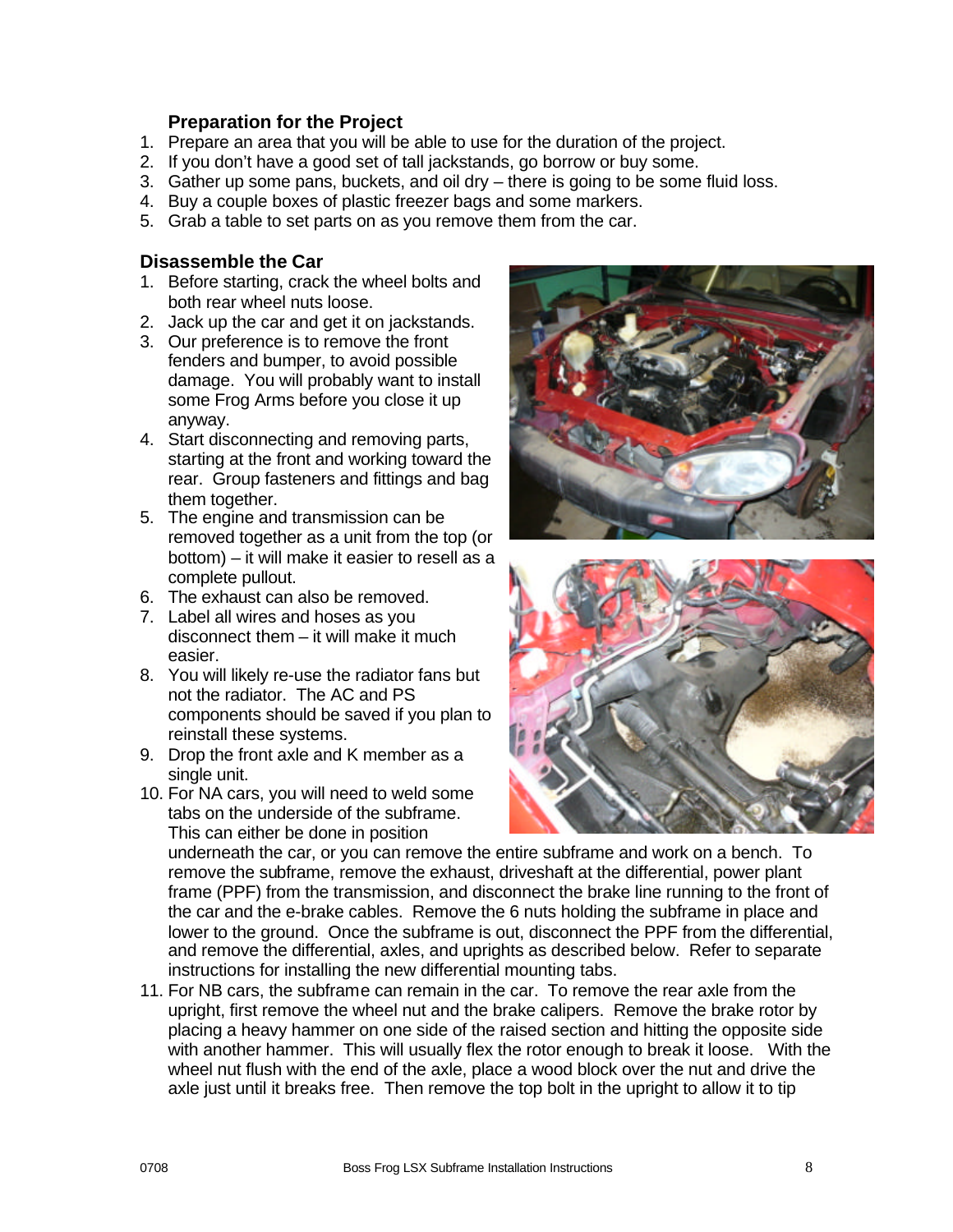outward. From behind the hub, pull the outboard end of the half-axle out of the hub assembly.

- 12. Remove the inboard end of the axles from the center section by sliding two pry bars between the differential and one inner CV, one bar on each side of the joint, and "pop" the CV joint out of the differential. Remove each axle.
- 13. The differential can now be removed be disassembling the two rubber bushings in the top of the rear subframe. Do not tip the differential too much as it is full of oil.
- 14. Remove the uprights by taking out the lower pivot bolts. These can be tough to get out sometimes.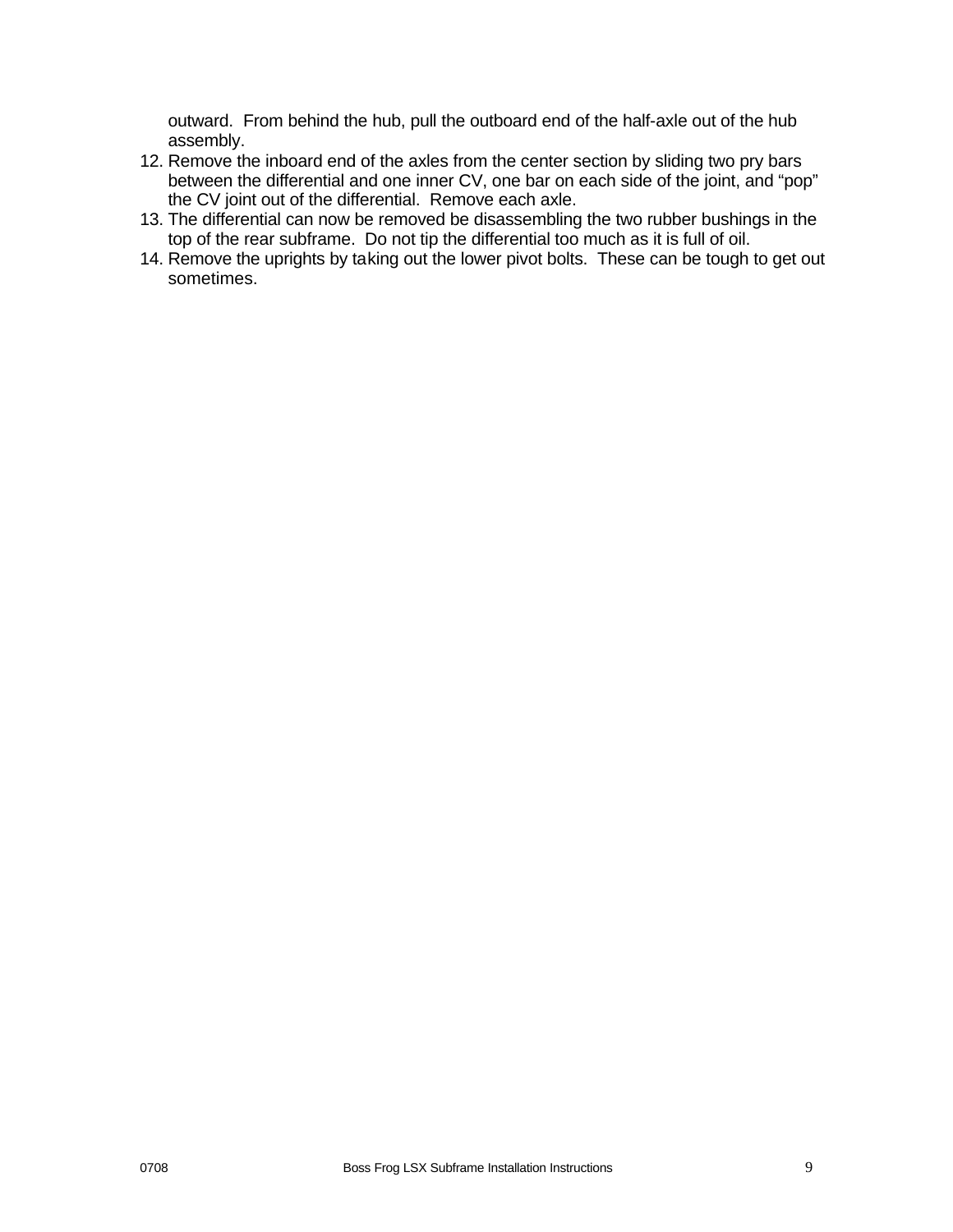# **Body Modifications**

- 1. We recommend removing the interior for the swap, including the carpet. You will need to cut the carpet underneath the console to get it out – try to cut it as far underneath as possible so it doesn't show.
- 2. Some vendors require substantial modifications to the tunnel including removal of the dashboard, but the Boss Frog kit does not. The only body work required is that the sheet metal gussets at the rear of the engine bay need to be removed to make room for the engine exhaust and bellhousing. The NA and NB gussets are slightly different from each other, but the concept is the same. A reciprocating saw works well for this job.
- 3. There are two tabs on the bell housing that will come very close to where the tunnel meets the firewall. It works best to dent this area in a bit to gain a little clearance, using a persuasion tool (hammer). The area that needs to be dented is at the lower edge of where the gusset was removed, at the intersection of the firewall and tunnel. See the photo for the exact locations.
- 4. Your choice of how much body work you want to do to cosmetically fix these areas.



# **Installing the Engine/Transmission**

- 1. Position the urethane 3-bolt motor mounts on the block adapter plates. The top front hole of the motor mount should be common with the top front hole of the block adapters for each side. Attach the urethane engine mounts to the adapter plates using the short 3/8" bolts, washers, and lock washers. Make sure that the 3/8" bolts are flush on the back side of the adapters (use extra washers if needed), and use plenty of locktite. Bolt the block adapter plates to the engine using the provided M10 hardware. Be sure to use locktite here.
- 2. The easiest way to install the drivetrain is to have the engine/bellhousing/transmission all together first. We slide the complete assembly under the car and raise the engine with a lift. It will help to have a transmission jack at the tailshaft.
- 3. With the engine in the engine bay and raised up roughly into position, slide the engine subframe underneath, lift it up and bolt it into place using the original bolts and nuts. The rear tabs may be required to be spread slightly – this is an unavoidable circumstance of the welding process and will not affect the fit or strength of your subframe.
- 4. With the transmission at roughly the correct height, lower the engine to align the urethane engine mounts with the subframe mounts and start the 7/16" x 4" bolts into the engine mounts. It may be necessary to raise/lower or re-position the transmission slightly to get the engine mount bolts to align properly.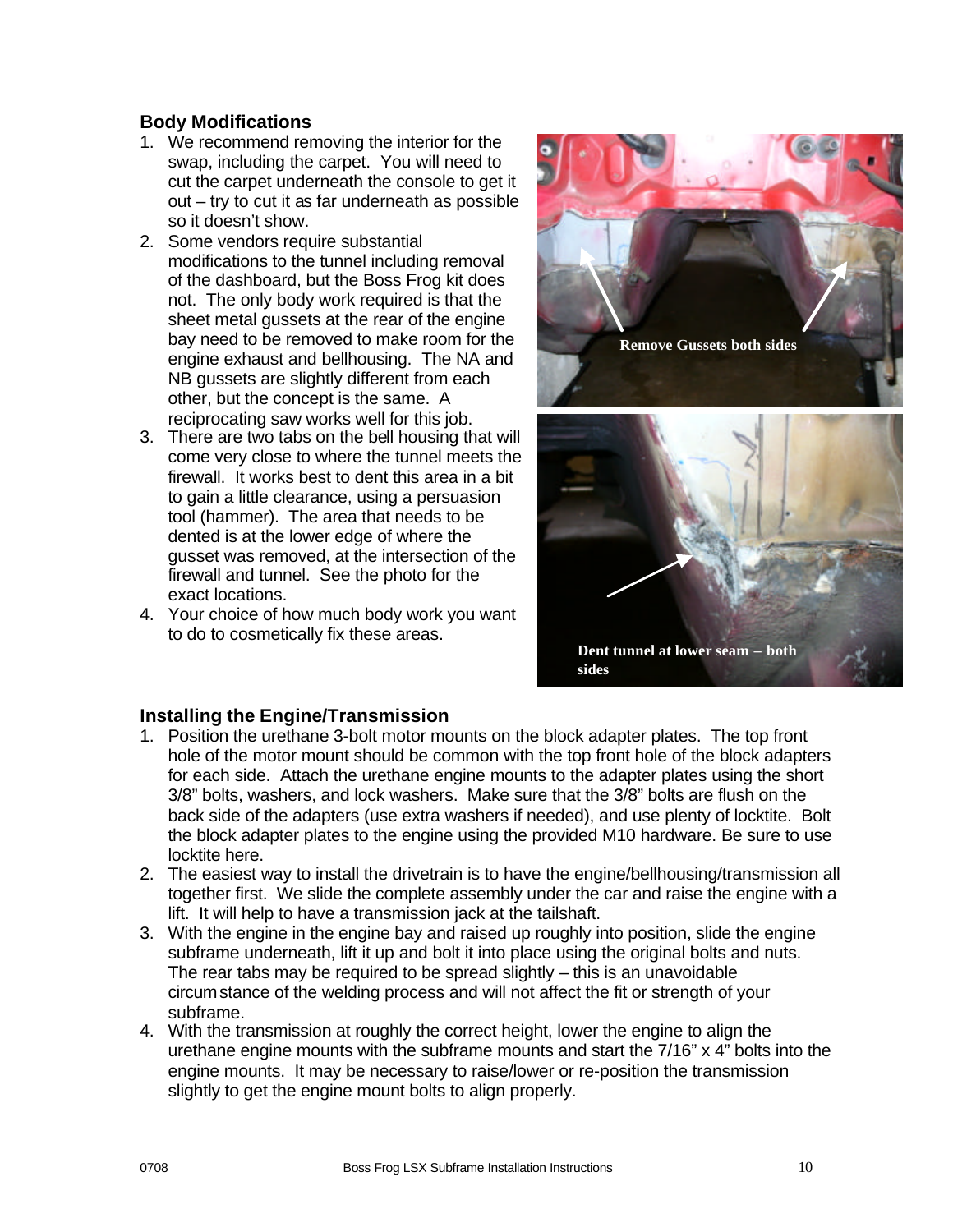- 5. If you have purchased headers, make sure that you can get them in/out before locking in the engine. Also check the firewall area to be sure that the bellhousing and transmission has adequate clearance. Install and tighten the locknuts after everything is in position.
- 6. You will need to prepare your steering rack prior to re-installing it in the car. One option is to make it manual by removing the o-ring on the cylinder (instructions on Miata.net). The various plumbing can then be removed and plugged, or simply cut and crimp the lines. The other option is to retain the PS system, but some of the stock lines may interfere with the new subframe. It may be possible to gently bend the hydraulic lines for adequate clearance, or Boss Frog is in the process of developing plumbing kits to be able to use the PS system.
- 7. After removing the stock (lower) steering joint, install the extended steering joint (included in the kit) onto the end of the steering shaft and insert the retaining bolt and nut (Boss Frog will purchase this stock joint from you). Position the steering rack (P/S lines removed or modified) on top of the subframe mounts, and start the splined shaft into the extended steering joint. Note that the steering shaft has an adjustable length, and can be extended or retracted to better fit the lower steering joint. When the steering joint fits properly, insert the retaining bolt and nut into the steering joint. Using the large stock washers from the steering cylinder, insert the 1/2" x 2-1/2" bolts down through the cylinder into the drivers side subframe. Using the stock rubber mount and retaining loop, install the passenger end of the steering cylinder using the  $\frac{1}{2}$ " x 1" bolts. Tighten all bolts with locktite.
- 8. Check to be sure that the steering joint does not contact the headers or exhaust system.

# **Install the Transmission Mount & Frame Channels**

- 1. The frame reinforcement channels are quite easy to install, provided your existing frame rails are in good condition. Position the channels with the cutout corners toward the inside front, and use a floor jack to hold in place. Using the pre-drilled holes, drill through the floor and fasten with the ½" bolt heads on top.
- 2. After the engine is mounted to the subframe, attach the 2-bolt urethane transmission mount to the transmission nose using the supplied M10 bolts.



- 3. Position the transmission cross-member under the transmission mount, sliding the cross-member on top of the frame rail tabs from the rear (humps up). The twin holes in the middle of the cross-member should be towards the passenger side. Bolt the urethane transmission mount to the cross-member using the supplied 7/16" bolts.
- 4. Center the cross-member between the rails and mark the hole locations in the crossmember using the frame rail tab holes as guides.
- 5. Drill and bolt the cross-member to the frame rail tabs using the supplied 3/8" bolts. Make sure that your wiring harness, brake and fuel lines are in place before bolting in the transmission crossmember. Tighten all bolts using locktite.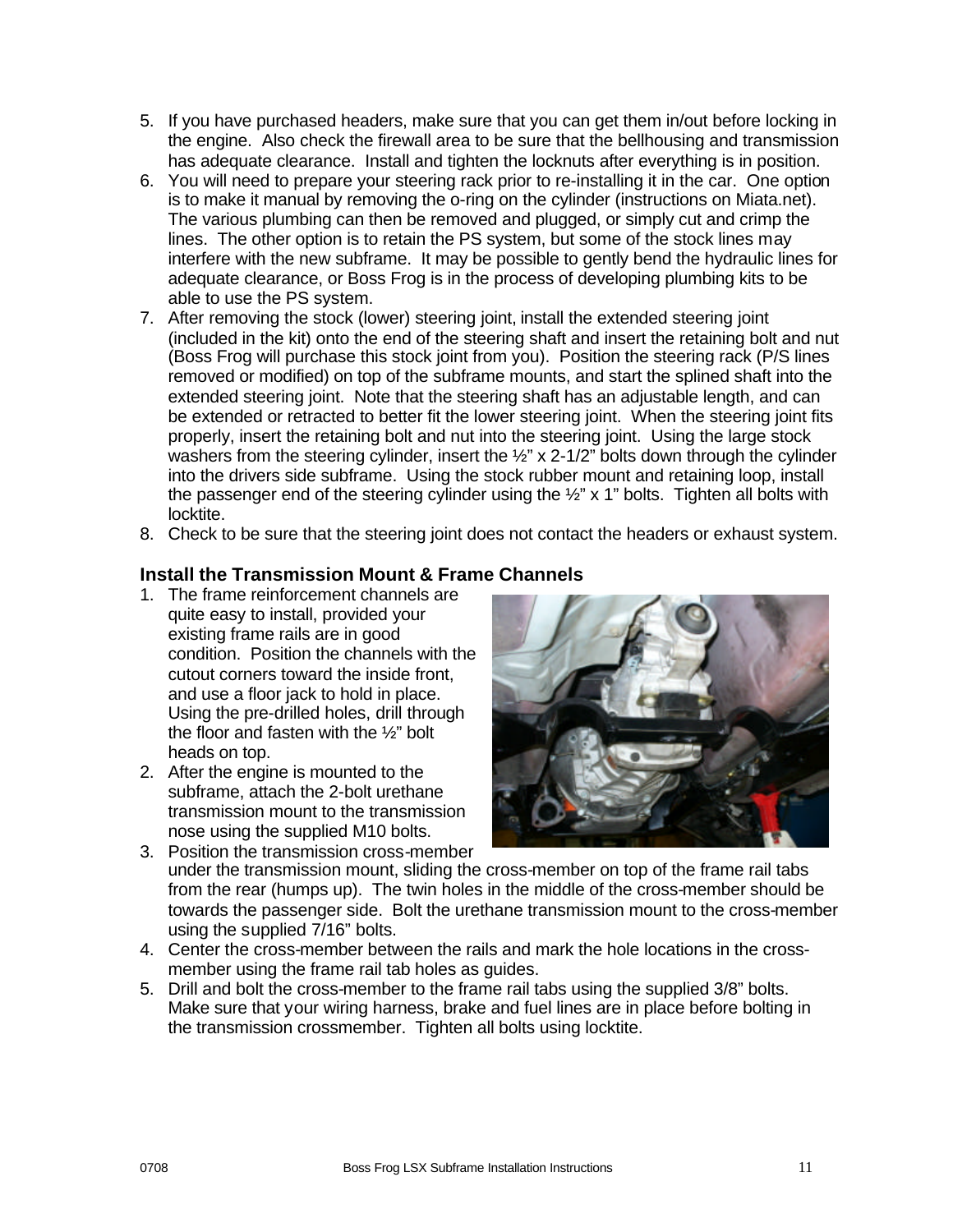# **Install the Differential**

- 1. The rear differential kit has two mounting plates, a lower plate and a rear plate. The lower plate utilizes four existing holes (NB) in the rear axle framework, and should bolt right into place using the existing bolts. The NA chassis requires welding of these four tabs to the rear axle subframe, but this can be done outside the car (see separate instructions).
- 2. Place the lower plate on a transmission jack, set the 8.8 differential over the lower plate as shown, and bolt the front of the differential into place using the supplied urethane bushings and bolts.
- 3. The rear of the differential is mounted to the rear plate with the two flat urethane bushings and supplied bolts. This can alternately be done after the differential is in place.
- 4. The differential should now be raised into position using the transmission or hydraulic jack. Start the two rear bolts of the lower plate into the rear subframe using the stock fasteners.
- 5. Align the front holes of the lower plate with the rear subframe. Match the single hole of each subframe brace with the front holes of the lower plate and start the bolts.
- 6. Position the 2-hole ends of the subframe braces as desired under the floor, allowing room for the exhaust, and drill ½" holes. Bolt into place using the backer plates and ½" hardware.
- 7. Use the 3/8" x 1" bolts and hardware to secure the rear plate through the 4 existing holes in the rear subframe. There are two additional holes in the rear plate that should be drilled through both sides of the rear subframe, and use the 3/8" x 3-1/2" bolts and hardware to secure. Also drill through the supplied holes in the lower plate up through the rear plate and attach the two plates together with two more 3/8" x 1" bolts.

# **Install the New Bearings & Hubs**

- 1. The old hub must first be removed from the upright and bearing by pressing or driving it out from the backside. We built a simple fixture to hold the upright while driving the hub with a piece of tubing or socket.
- 2. After the old hub is out, remove the internal snap ring from the outboard side of the wheel bearing. Using another piece of tubing, drive or press the old wheel bearings out.